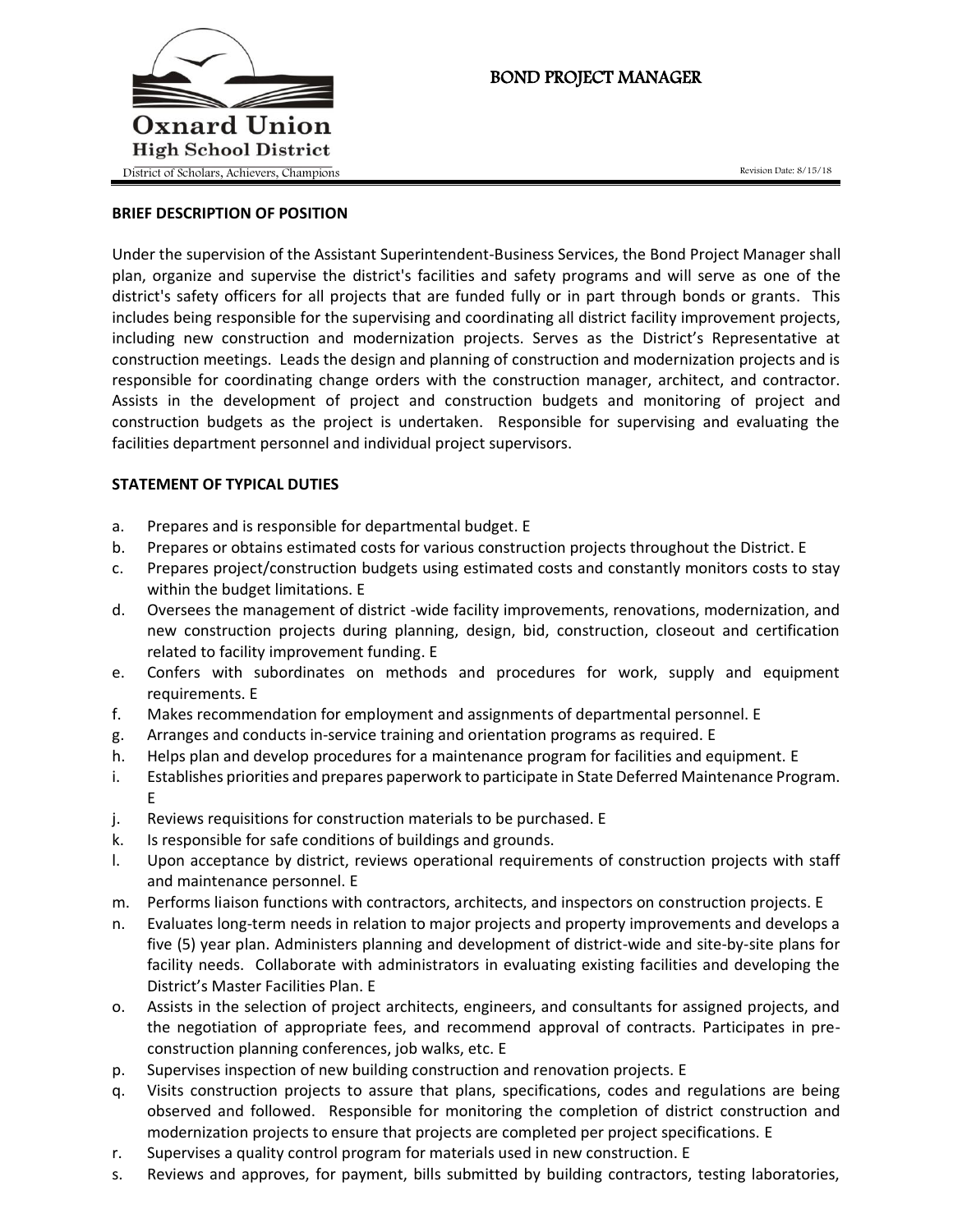consulting engineers, and surveying firms. E

- t. Receives and maintains insurance policies secured by contractors and verifies appropriate coverage for public liability, property damage, fire and workmen's compensation. E
- u. Investigates reports of faulty workmanship or materials in new construction and takes appropriate action under the terms of the guarantee. E
- v. Monitors progress of each contractor and inspects all work for proper workmanship consistent with the contracts documents. E
- w. Prepares specifications and assembles bid documents as required on all projects that are routed through the public bid process. E
- x. Prepares drawings, as required, to supplement specifications when needed to complete a construction project. E
- y. Oversees preparation of bid packages for release. E
- z. Analyzes bids received from contractors and makes recommendations, after a thorough review. E
- aa. Makes recommendations on time extension request and assessment of liquidated damages.
- bb. Develops requests for proposal for obtaining professional services for various construction projects. E
- cc. Arranges and conducts meetings with appropriate District, City, State, and outside agencies to promote good communications regarding construction planning, progress, and funding. E
- dd. Checks and evaluates drawings and specifications submitted by architects, engineers and contractors making the necessary corrections, consistent with standards established by the Board of Trustees. E
- ee. Prepares status reports on various projects and makes public presentations to the Board of Trustees as required. E
- ff. Analyzes alternate construction methods. E
- gg. Works closely with architects and engineers on projects. E
- hh. Assures on time project completion within budget limits. E
- ii. Suggests appropriate building systems, standardized components and construction methods. E
- jj. Coordinates construction projects with the Maintenance Operations and Transportation Director and Departments.
- kk. Develops workflow schedule to accommodate design and construction schedule. E
- ll. Assists in the preparation of contract documents. E
- mm. Secure Department of State Architect (DSA) permits as required. E
- nn. Familiarizes all concerned with schedule requirements, shop drawings, correspondence, quality control tests, job safety, site security and payment procedures. E
- oo. Coordinates drawing/design with procurement/contracting. E
- pp. Provides advice, support and assistance by interpreting policies and procedures to appropriate staff. E
- qq. Establishes facility project goals and objectives for the Business division. E
- rr. Serves as an integral consultant to the superintendent, assistant superintendents, directors and managers on Facility Services matters. E
- ss. Coordinates the development of small problem-solving groups for individual projects and serves as a facilitator for these groups in achieving organizational goals; facilitates the identification and resolution of organizational problems. E
- tt. Performs other tasks and assumes responsibilities as may be assigned by proper authority.

## **KNOWLEDGE AND ABILITIES**

- Must be able to demonstrate ability to plan, organize, and administer a comprehensive facility planning/construction program.
- Must be able to operate PC.
- Working knowledge of modern and complex principals; and practices used in planning, construction, and the maintenance of facilities.
- Thorough knowledge and confidence to make decisions with little supervision relating to capital improvement projects; assist other internally and externally with decisions relating to capital improvements projects; and establish a meet milestone dates for the department to assure overall goals and objectives of the department are met.